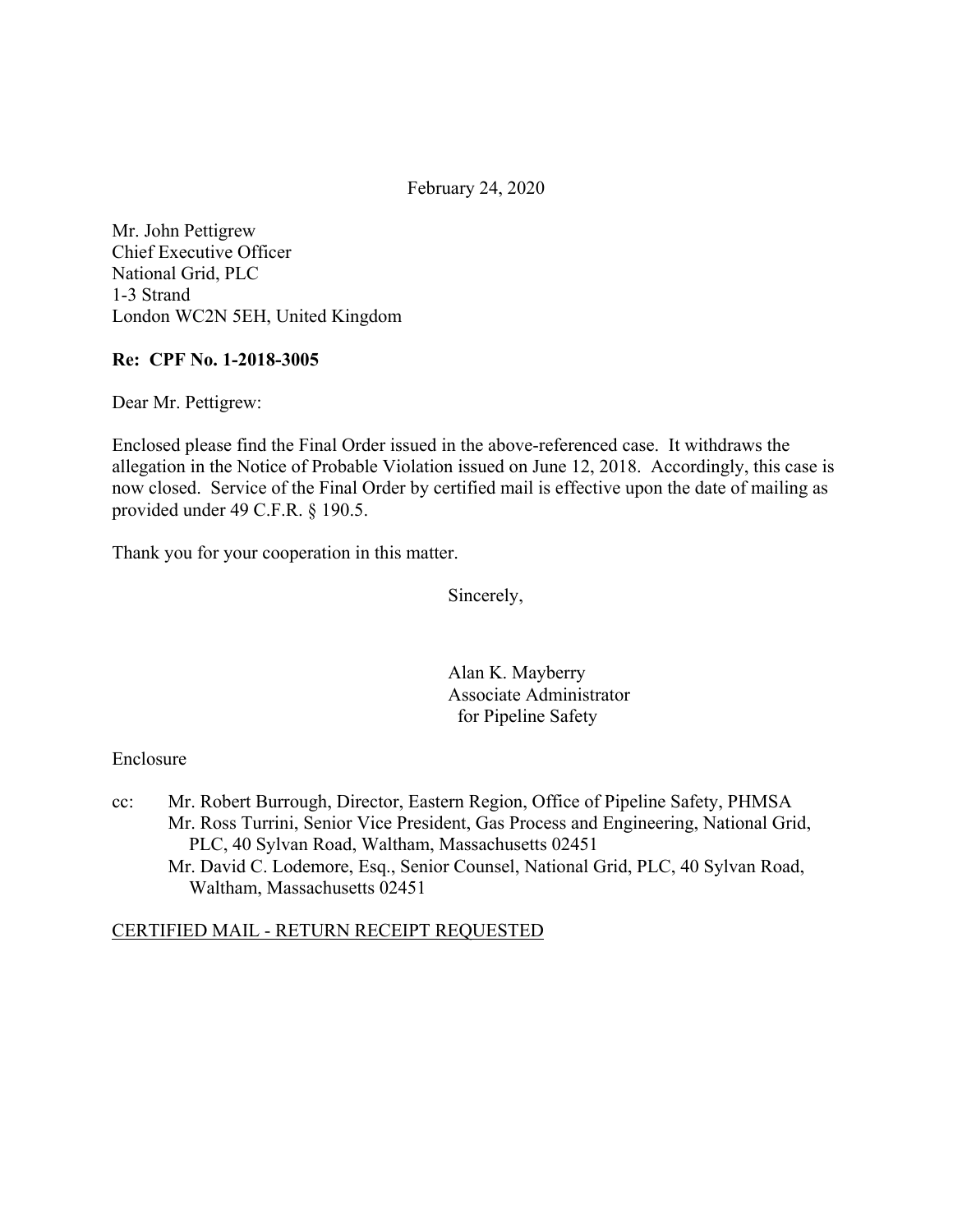## **U.S. DEPARTMENT OF TRANSPORTATION PIPELINE AND HAZARDOUS MATERIALS SAFETY ADMINISTRATION OFFICE OF PIPELINE SAFETY WASHINGTON, D.C. 20590**

**)** 

**)** 

**)** 

**In the Matter of )** 

**Niagara Mohawk Power Corporation, ) CPF No. 1-2018-3005 a subsidiary of National Grid, PLC, )** 

 $\overline{\phantom{a}}$ 

**\_\_\_\_\_\_\_\_\_\_\_\_\_\_\_\_\_\_\_\_\_\_\_\_\_\_\_\_\_\_\_\_\_\_\_\_** 

**Respondent. )** 

#### **FINAL ORDER**

From August 29-31, 2017, pursuant to 49 U.S.C. § 60117, a representative of the Pipeline and Hazardous Materials Safety Administration (PHMSA), Office of Pipeline Safety (OPS), conducted an on-site pipeline safety inspection of the Providence LNG Plant facilities and records of Niagara Mohawk Power Corporation (Niagara or Respondent), in Providence, Rhode Island. Niagara is a subsidiary of National Grid, PLC, which engages in the transmission and distribution of gas and electricity in several northeastern states including New York, Massachusetts, and Rhode Island. The Providence LNG Plant is a storage and peak shaving facility that began service in 1974 with a tank capacity of 600,000 bbl. of LNG.<sup>1</sup>

As a result of the inspection, the Director, Eastern Region, OPS (Director), issued to Respondent, by letter dated June 12, 2018, a Notice of Probable Violation, Proposed Civil Penalty, and Proposed Compliance Order (Notice). In accordance with 49 C.F.R. § 190.207, the Notice proposed finding that Niagara had violated 49 C.F.R. § 193.2635(d) and proposed assessing a civil penalty of \$46,700 for the alleged violation. The Notice also proposed ordering Respondent to take certain measures to correct the alleged violation.

Niagara responded to the Notice by letter dated July 10, 2018 (Response). Niagara contested the allegation and requested a hearing. A hearing was subsequently held on December 12, 2018, in West Trenton, New Jersey before a Presiding Official from PHMSA's Office of Chief Counsel. At the hearing, Respondent was represented by counsel. Respondent provided additional written materials prior to the hearing on December 3, 2018 (Pre-hearing submission), and following the hearing on January 11, 2019 (Post-hearing submission). The Director submitted a region recommendation on April 8, 2019 (Recommendation), and Respondent submitted a reply to the region recommendation on April 19, 2019 (Reply).

<sup>1</sup> <sup>1</sup> Pipeline Safety Violation Report (Violation Report), (June 12, 2018) (on file with PHMSA), at 1.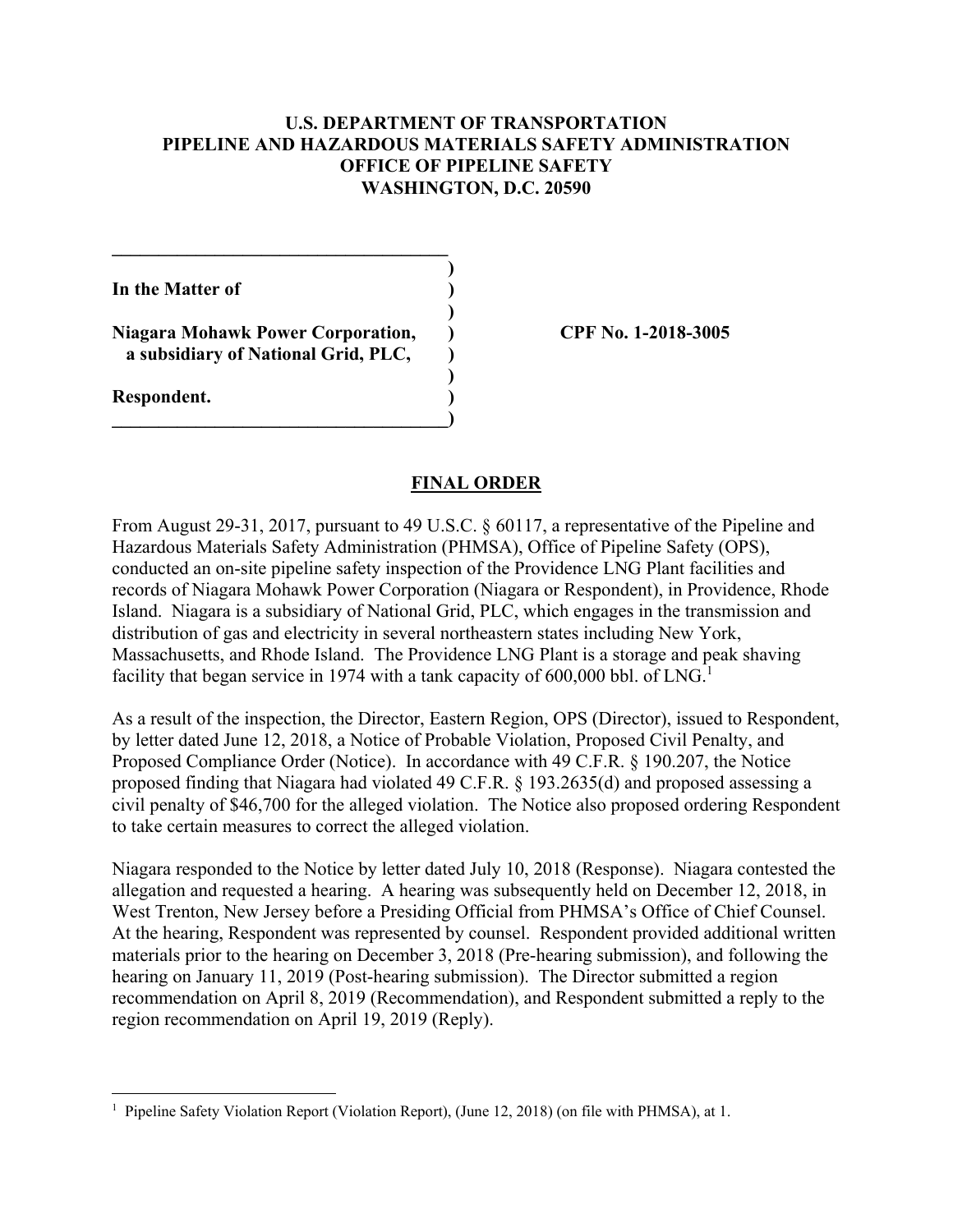# **WITHDRAWAL OF ALLEGATION**

The Notice alleged that Respondent violated 49 C.F.R. Part 193, as follows:

**Item 1:** The Notice alleged that Respondent violated 49 C.F.R. § 193.2635(d), which states:

#### **§ 193.2635 Monitoring corrosion control.**

Corrosion protection provided as required by this subpart must be periodically monitored to give early recognition of ineffective corrosion protection, including the following, as applicable:

(a)…

(d) Each component that is protected from atmospheric corrosion must be inspected at intervals not exceeding 3 years.

The Notice alleged that Respondent violated 49 C.F.R. § 193.2635(d) by failing to inspect each component that is protected from atmospheric corrosion at intervals not exceeding three years. Specifically, the Notice alleged that Niagara failed to inspect insulated piping for the glycol system and three insulated vaporizers for atmospheric corrosion at its Providence LNG Plant for the 2014 to 2017 period.

In its Response and at the hearing, Niagara contested the allegation. Niagara argued that while the facility piping was generally subject to the three-year atmospheric corrosion inspection requirement, the regulation did not expressly require the piping that was covered by thermal insulation to be inspected. Niagara pointed out that the atmospheric corrosion inspection provisions for natural gas pipelines in 49 CFR Part 192 (§ 192.481) and for hazardous liquid pipelines in 49 CFR Part 195 (§ 195.583) both expressly require inspecting under thermal insulation, but the cited regulation in Part 193 for LNG facilities does not. Respondent believes this may have been a purposeful omission. Respondent cited *United States v. Approximately 64,695 Pounds of Shark Fins* to argue that it was reasonable to presume that PHMSA acted intentionally when the agency did not include an express requirement to inspect LNG facility piping under insulation in § 193.2635(d).<sup>2</sup>

In response to this argument, OPS explained that Niagara's comparison of the pipeline regulations in Parts 192 and 195 to the LNG facility regulations in Part 193 failed to observe a key distinction. Both §§ 192.481 and 195.583 are distinguishable from § 193.2635 because they concern pipelines that are "exposed to the atmosphere," whereas § 193.2635 contemplates inspection of "each component that is protected from atmospheric corrosion." OPS argued that this distinction reflects the differences in the types of facilities being regulated. LNG is natural gas that has been cooled to a liquid state, at or below -260º F. LNG facility piping is almost always protected with insulation or jacketing to protect the pipe from atmospheric corrosion, to prevent heat transfer due to the ambient temperature being hundreds of degrees higher, and to protect the people working in the facility from cryogenic temperatures. In comparison to the treatment of insulation by the Part 192 and 195 code drafters, the Part 193 code drafters would

<sup>1</sup> 2 520 F. 3d 976, 983 (9th Cir. 2008).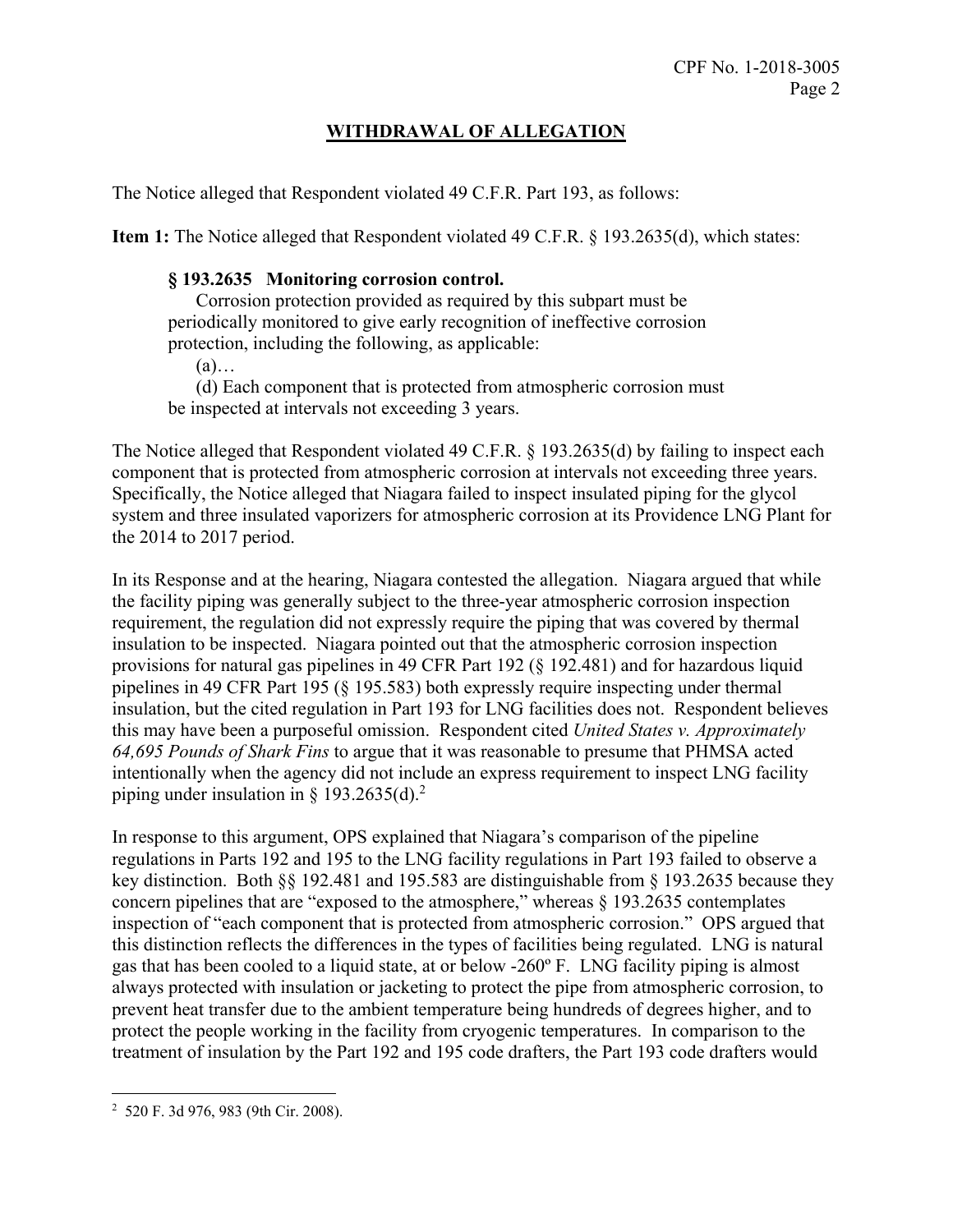have been well aware that LNG facility piping was generally insulated requiring removal for visual inspection of the protected piping.<sup>3</sup> OPS is correct that it follows from the Part 193 language that the material to be inspected is the protected material, even if it is underneath insulation or jacketing. Moreover, there is no rationale for the proposition that insulated LNG piping should receive lesser inspections than aboveground natural gas and hazardous liquid pipes that are insulated.

Niagara further argued that it had not received "fair notice" of PHMSA's application of § 193.2635(d).<sup>4</sup> Niagara noted that in contrast to PHMSA's approach under Parts 192 and 195, it made no compliance guidance on atmospheric corrosion inspections under Part 193 available to operators.5 In response, OPS noted that the DC Circuit stated in *General Electric Company v. US EPA* that where a party argues that an agency is providing notice of interpretation through an enforcement action, the relevant question is, "whether the regulated party received, or should have received notice of the agency's interpretation in the most obvious way of all: by reading the regulations."<sup>6</sup>

Having considered these arguments, I find that PHMSA did provide such notice to LNG operators. The regulation states:

(d) Each component that is protected from atmospheric corrosion must be inspected at intervals not exceeding 3 years.

Component is defined by § 193.2007, to include:

"any part, or system of parts functioning as a unit, including, but not limited to, piping, processing equipment, containers, control devices, impounding systems, lighting, security devices, fire control equipment, and communication equipment, whose integrity or reliability is necessary to maintain safety in controlling, processing, or containing a hazardous fluid."

Thus, the regulation itself provides fair notice that operators must inspect each component that is protected from atmospheric corrosion at intervals not exceeding three years. Niagara acknowledged that its asbestos insulation and aluminum jacketing served as thermal insulation and protection against atmospheric corrosion.<sup>7</sup> Insulation is not a component protected from atmospheric corrosion. Rather, insulation protects the component in question from atmospheric corrosion. To comply with  $\S 193.2635(d)$ , an operator must "inspect" the component being

 $\overline{a}$ 

 CFR § 600.1204(b) and (c). Conversely, the LNG regulation § 193.2635 is in a completely different Part of title 49 3 OPS also pointed out that in *Shark Fins*, the court analyzed subsections within the same regulation, specifically 50 from the parts dealing with natural gas and hazardous liquid pipelines, Parts 192 and 195.

 4 Post-hearing submission, at 3.

<sup>&</sup>lt;sup>5</sup> Post-hearing submission, at 6.

 6 53 F. 3d 1324, 1329 (D.C. Cir. 1995).

 7 Pre-hearing submission, at 3.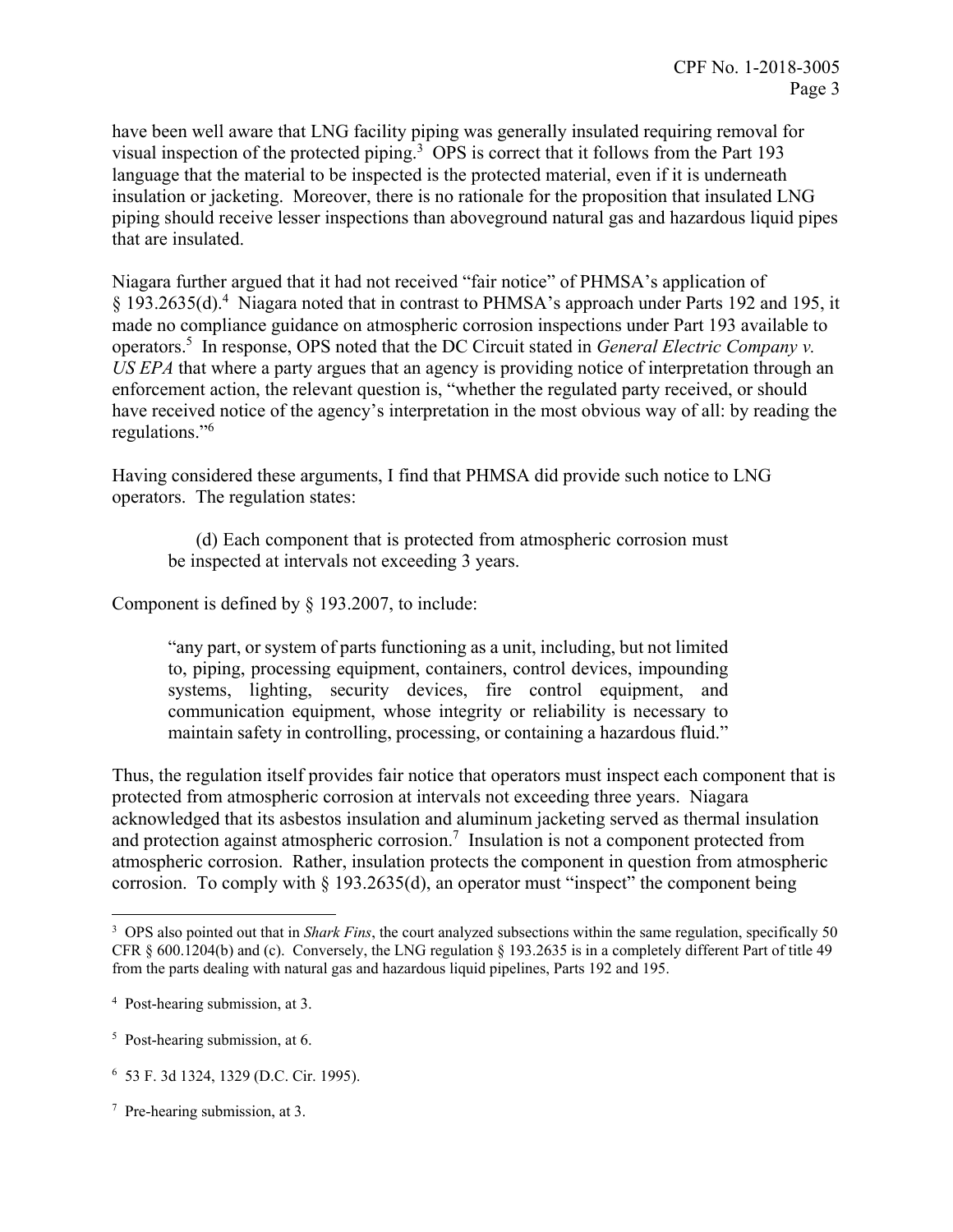protected. While non-destructive examination methods can be utilized, if visual inspection is the method of inspecting the exterior surface of a component for atmospheric corrosion, the requirement to inspect these components requires operators to actually look at the condition of the component being protected from atmospheric corrosion which by definition would involve visual inspection of enough of the pipe surface under the insulation to confirm the absence of atmospheric corrosion. In this case, Niagara was required to visually inspect enough of the glycol system piping and the vaporizers that were protected by asbestos insulation and aluminum jacketing to confirm the absence of atmospheric corrosion.<sup>8</sup>

Niagara then argued in the alternative that even if § 193.2635(d) does require the operator of an LNG facility to inspect under thermal insulation, certain activities that it conducted at the Providence LNG Plant during the relevant period should be considered to have satisfied any such requirement.<sup>9</sup> Niagara explained that the facility had an ongoing program of replacing the asbestos insulation with polycarbonate insulation whenever the asbestos insulation was found to be in a deleterious condition. Niagara stated that atmospheric corrosion inspections were performed on the pipe surface exposed by the removal of the old asbestos insulation during this insulation replacement program. During the hearing, Niagara provided photos of portions of the glycol system and vaporizers with insulation removed demonstrating that the pipe surface was inspected. Niagara further explained that these visual atmospheric corrosion inspections were supplemented with ultrasonic readings of the 8-inch glycol pipe and other sections of piping.<sup>10</sup>

OPS conceded that it may be possible to "conduct atmospheric corrosion inspections and achieve compliance with  $\S 193.2635(d)$  during the performance of other field activities."<sup>11</sup> However, OPS maintained that although deteriorated insulation could be a factor to consider for prioritizing locations for atmospheric corrosion inspection, none of the 2014, 2015, 2016, or 2017 asbestos insulation removal locations were identified in Niagara's records as locations that corresponded to a risk-based assessment of the portions of the glycol lines or vaporizers with the greatest risk of atmospheric corrosion.

The issue to be determined in this case is whether the regulation at issue allowed Niagara to conduct its atmospheric corrosions in the manner described. Under  $\S$  193.2635(d), an LNG facility operator has wide latitude in developing the procedures by which its atmospheric corrosion inspections will be conducted. The regulations permit an operator to determine the appropriate manner of inspection for its particular facility so long as the procedures account for the presence of piping that is not visually accessible such as insulated piping. For example, operators that utilize visual inspection as the primary method can establish procedures for

 $\overline{a}$ 

 $11$  Region recommendation, at 6.

<sup>&</sup>lt;sup>8</sup> In a highly similar case from 2012, for example, PHMSA alleged that Transco, an LNG operator, failed to inspect any pipe under the thermal insulation on its steel piping during atmospheric corrosion surveys. The operator was found to have violated § 193.2635(d), ordered to pay a civil penalty of \$48,400, and ordered to comply with compliance terms. *In the Matter of Transcontinental Gas Pipe Line Company, LLC*, CPF No. 1-2012-3002, Final Order, 2012 WL 6892766 (D.O.T., Oct. 26, 2012).

<sup>&</sup>lt;sup>9</sup> Post-hearing submission, at 8-12.

 $10$  Reply, at 2.